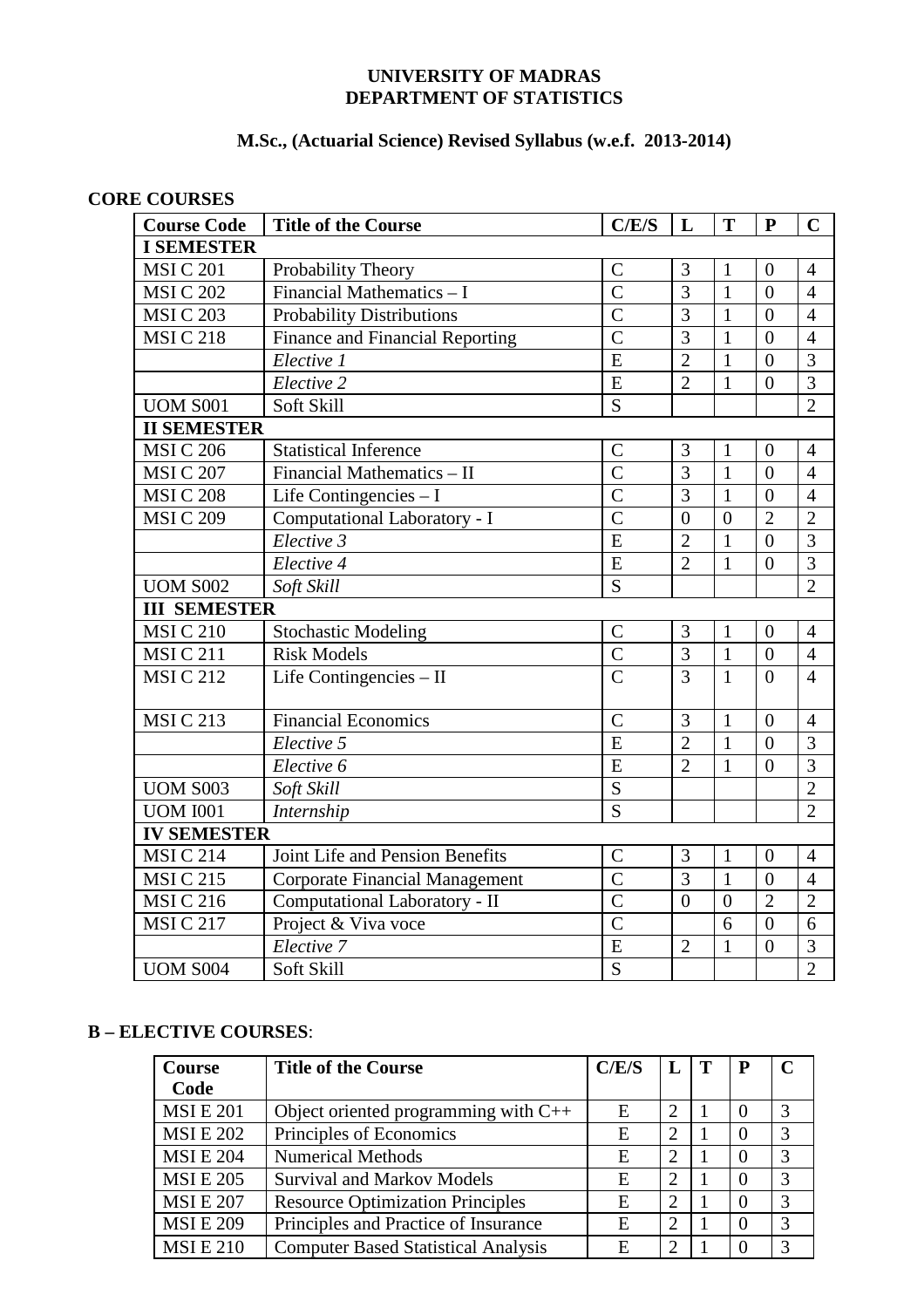**Note**: A student has to take all core courses offered by the department, minimum of 20 credits for electives and 10 credits for soft skills. In total a student has to require 90 credits to qualify for the award of PG degree.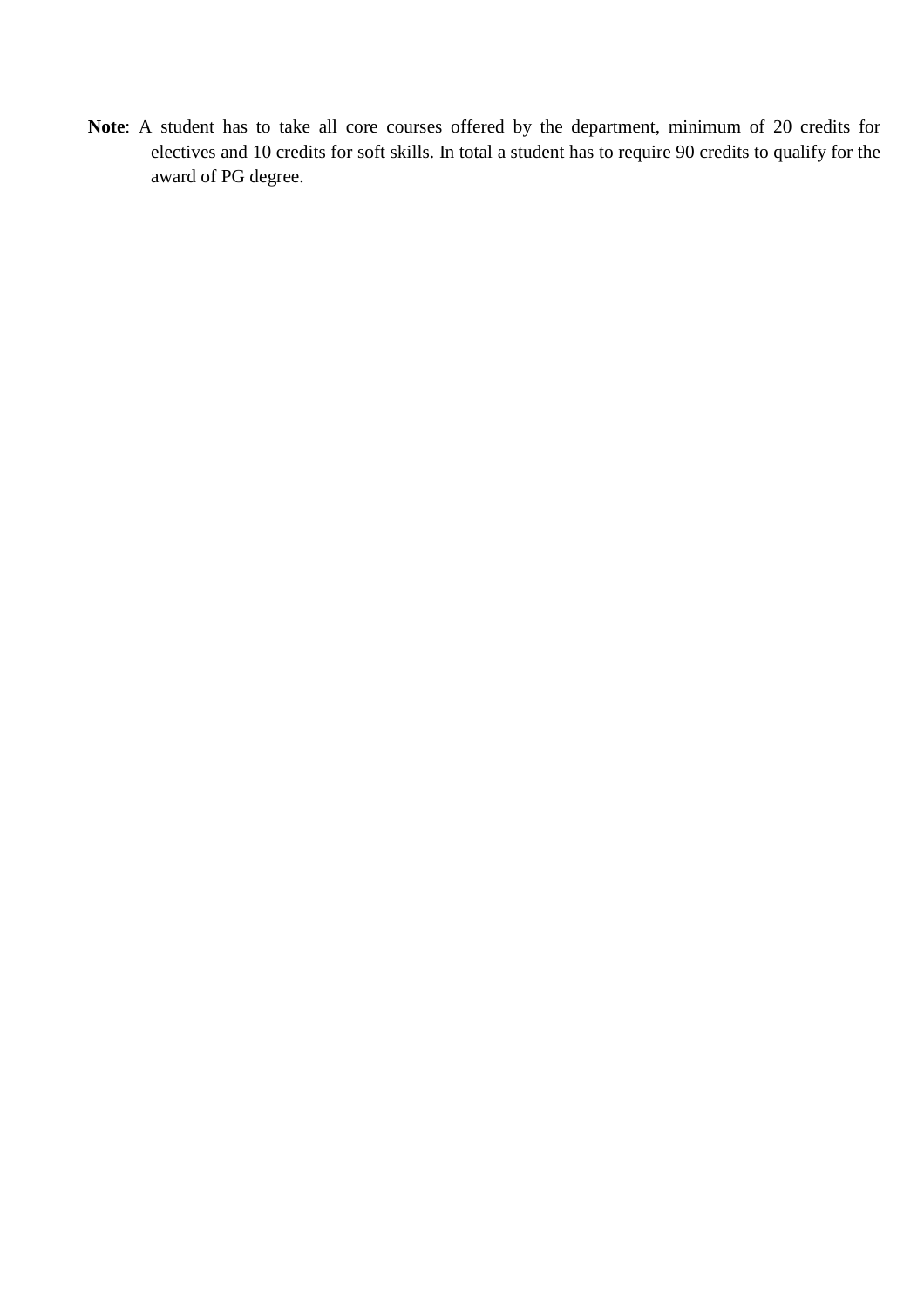#### **MSI C 201: PROBABILITY THEORY**

- **UNIT 1** : Sample space events. Random variables distribution functions and its properties moments – expectation – variance – conditional probability – Baye's theorem – computational probabilities – simple problems from Industrial and Actuary.
- **UNIT 2** : Moment generating function pgf cumulant generating functions evaluation of moment using these functions – functions of random variables – simple applications.
- **UNIT 3**: Characteristic functions properties inversion formulae uniqueness theorem moments problem – simple problems.
- **UNIT 4:** Independence pair wise and complete independence convolution conditional expectation simple problems.
- **UNIT 5**: Chebychev's inequality simple applications central limit theorems (iid and id) normal approximation – simple applications.

#### **Books for Study and Reference:**

Hogg,R.V. and Craig,T.G.(1984): Fundamentals of Mathematical Statistics

Ross, Sheldon, M. (1984): *A First Course in Probability*, 2<sup>nd</sup> ed. McMillan, New York.

Freund, JE (1998) : *Mathematical Statistics*, Prentice Hall International\

#### **MSI C 202 FINANCIAL MATHEMATICS – I**

- **UNIT I**: Rates of interest Simple and Compound interest rates –Effective rate of interest Accumulation and Present value of a single payment – Nominal rate of interest – Constant force of interest  $\delta$  -Relationships between these rates of interest - Accumulation and Present value of single payment using these rates of interest – accumulation and present value of a single payment using these symbols - when the force of interest is a function of t,  $\delta(t)$ . Definition of A(t<sub>1</sub>, t<sub>2</sub>), A(t),  $v(t_1, t_2)$  and  $v(t)$ . Expressing accumulation and present value of a single payment using these symbols - when the force of interest is a function of t,  $\delta(t)$ .
- **UNIT II**: Series of Payments(even and uneven) Definition of Annuity(Examples in real life situation) Accumulations and Present values of Annuities with level payments and where the payments and interest rates have same frequencies - Definition and Derivation of  $a_{\overline{n}}$ ,  $s_{\overline{n}}$ ,  $\ddot{a}_{\overline{n}}$ ,  $\ddot{s}_{\overline{n}}$ , Definition of Perpetuity and derivation for  $a_{\overline{a}}$  and  $\ddot{a}_{\overline{a}}$  - increasing and Decreasing annuities – Definition and derivation for  $(Ia)_{\overline{n}}(Ia)_{\overline{\omega}}(Ia)_{\overline{n}}(I\ddot{a})_{\overline{\omega}}(Is)_{\overline{n}}(Is)_{\overline{n}}(I\ddot{s})_{\overline{n}}$  and  $(Da)_{\overline{n}}$  $(D\ddot{a})_{\dot{n}}$
- **UNIT III**: Accumulations and Present values of Annuities where payments and interest rates have different frequencies. Definition and derivation of  $a_{\overline{n}|}^{(p)}$ ,  $\ddot{a}_{\overline{n}|}^{(p)}$  $\ddot{a}_{\frac{n}{n}}^{(p)}$ ,  $s_{\frac{n}{n}}^{(p)}$  $s_{\frac{n}{n}}^{(p)}, \ddot{s}_{\frac{n}{n}}^{(p)}$ *s*<sup> $\frac{c}{n}$ </sup>

Annuities payable continuously - Definition and derivation of  $a_{\overline{n}}$ ,  $(Ia)_{\overline{n}}$ ,  $s_{\overline{n}}$ ,  $(Is)_{\overline{n}}$ Annuities where payments are increasing continuously and payable continuously – definition and derivation of  $(\overline{Ia})_{\overline{n}|}$ ,  $(\overline{Is})_{\overline{n}|}$ . Annuities of types:  $\int_{t_1}^{t_2} \rho(t) v(t)$  $\int_{t_1}^{t_2} \rho(t) v(t) dt$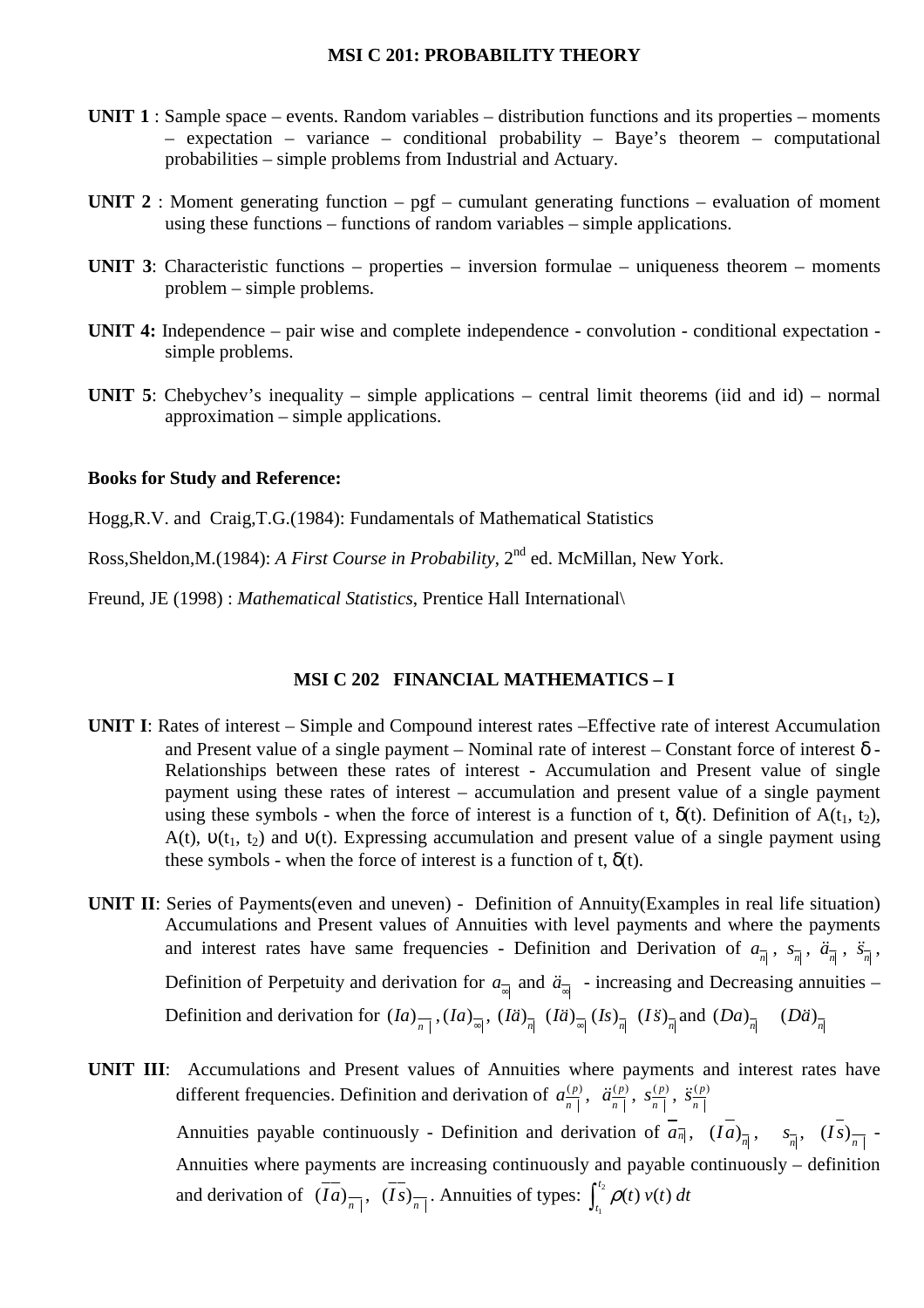- **UNIT IV**: Loan schedules Determination of Capital and interest content of a particular installment Loan o/s After't' installments - Purchase price of annuities net of tax – Consumer credit transactions
- **UNIT V**: Fixed interest securities Evaluating the securities Calculating yields the effect of the term to redemption on the yield – optional redemption dates – Index linked Bonds – evaluation of annuities subject to Income Tax and capital gains tax – Effect of inflation over yield

Institute of Actuaries ActEd. Study Materials.

McCutcheon, J.J., Scott William, F. (1986) : An introduction to Mathematics of Finance, London Heinemann

Butcher, M.V., Nesbitt, Cecil. (1971) : Mathematics of compound interest, Ulrich's Books.

Bowers, Newton L.et al (1997): Actuarial Mathematics, Society of Actuaries, 2nd ed.

# **MSI C203 PROBABILITY DISTRIBUTIONS**

- **UNIT I:** Discrete distributions Binomial, Poisson, Multinomial, Hyper geometric, Geometric, discrete uniform – their characteristics and simple applications.
- **UNIT II:** Continuous distributions Uniform, Normal, exponential, Gama, Weibull, Pareto, lognormal, Laplace, logistic distributions – their characteristics and applications.
- **UNIT III:** Sampling distributions t,  $\chi^2$  and F distributions and their interrelations and characteristics applications in Tests of significance.
- **UNIT IV:** Truncated distribution, Convolutions of distributions, compound binomial Poisson and negative binomial distributions – their applications.
- **UNIT V:** Order statistics and their distribution distribution of sample median and mid range sample generation from basic discrete and continuous distributions.

#### **Books for Study and Reference:**

Freund, JE (1998) : Mathematical Statistics, Prentice Hall International.

Rohatgi, V.K. and Ebsanes Saleh, A.K. Md. (2002) : An introduction to Probability and Statistics, 2<sup>nd</sup> Ed.,

John Wiley & Sons, Inc.

Mood, A.M. Graybill, F.A. and Boes, D.C. (1974) : An introduction to the theory of Statistics, 3<sup>rd</sup> Ed., McGraw Hill Book Company.

ASI Materials.

#### **MSI C218 FINANCE AND FINANCIAL REPORTING**

**UNIT I**: Accounting Principles – Concepts – Standards – Journals – Ledgers and Statement of Accounts – Guiding Principles and steps for good Reporting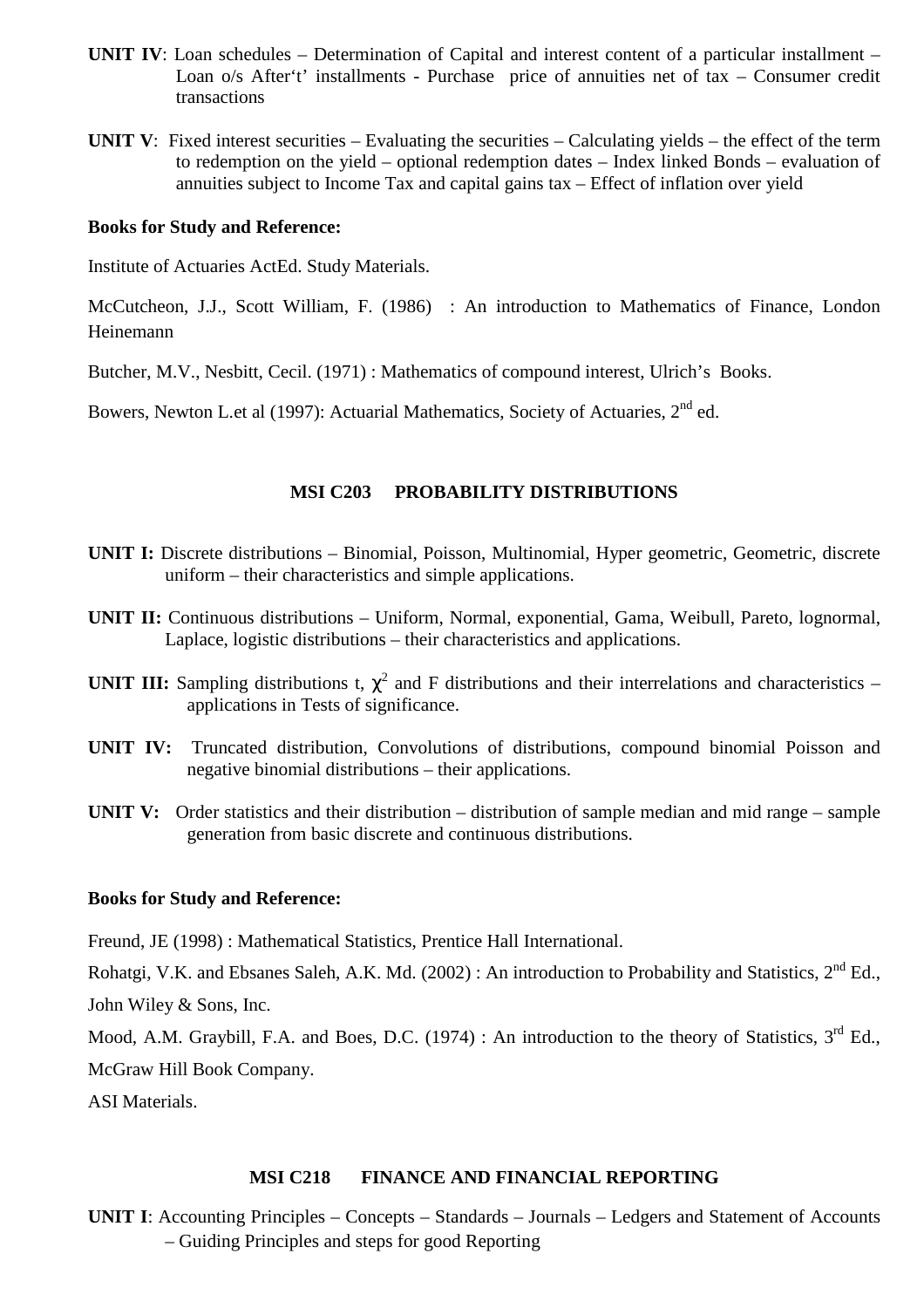- **UNIT II**: Scope of Financial Management Functions of Finance Management Finance Organization – Roles – Agency Theory – Sources of Long, Medium and Short term Finance.
- **UNIT III**: Indian Financial Environment Types of Business Entities Limited Companies Documentation – Legal aspects – Taxation – corporate and Personal – Sources of Finance – Financial Institutions – Banks – Insurance Companies – Financial Markets
- **UNIT IV**: Financial Instruments Valuations of Bonds and Stocks –Use of derivatives Futures and Options – Issue of Shares – Capital Structure and Cost of Capital – Weighted Average Cost of Capital.
- **UNIT V**: Company Valuation Traditional, Net Income and Net Operating Income Approaches M M arbitrage argument – Dividend Policy – Dividend Decisions and effect on valuation of the firm – Walter's, MM Models – Average and Personal Tax of Investors.

Samuels, J.M., Wilkes, F.M., Brayshaw, R.E. (1995): Management of company finance, International Thomson,  $6<sup>th</sup>$  ed.

Brealey, Richard, A. (1999): Principles of Corporate finance, McGraw Hill, 6<sup>th</sup> Ed.

Holmes, Geoffrey, Sugden, Alan (1999): Interpreting company reports and accounts, Prentice Hall,  $7<sup>th</sup>$ Ed.

Pandey, I.M.: Financial Management.

Prasannachandra: Financial Management

Kuchhal: Financial Management

Moshal: Management Accounting Institute of Actuaries ActEd. Study Material

Maheswari, S.N., Maheswari, S.K. (2006): Accounting For Management, Vikas Publishing, 1<sup>st</sup> Ed.

Gupta, M.P., Agarwal, B.M. (2007) Grewal's Accounting, S.Chand & Company Ltd.,

#### **MSI C 206 STATISTICAL INFERENCE**

- **UNIT I**: Estimation Methods : Properties of a good estimator unbiasedness efficiency Cramer Rao bound – sufficiency – Methods of estimation – Methods of moments – Maximum likelihood method – minimum chi-square –
- **UNIT II**: Parametric Inference: Tests of Hypotheses Large sample and Exact chi-square tests; Tests of significance- p value and its interpretation: Confidence sets and confidence interals – shortest confidence intervals
- **UNIT III**: Non parametric inference-The Wilcoxon signed rank test The Mann-Whitney Wilcoxon Rank sum test – the runs test – chi-squire test of goodness of fit test – Kolmogorov-Smirnov goodness of fit test – Kruskal Wallies test – Friedman test.
- **UNIT IV**: Linear models, Estimation Least square estimation of parameters and properties (BLUE), Gauss Markov theorem – Estimation by MLE, Testing – general linear hypothesis and subhypothesis, Interval estimation – Residual analysis(Chapter 2 , 3 and 4).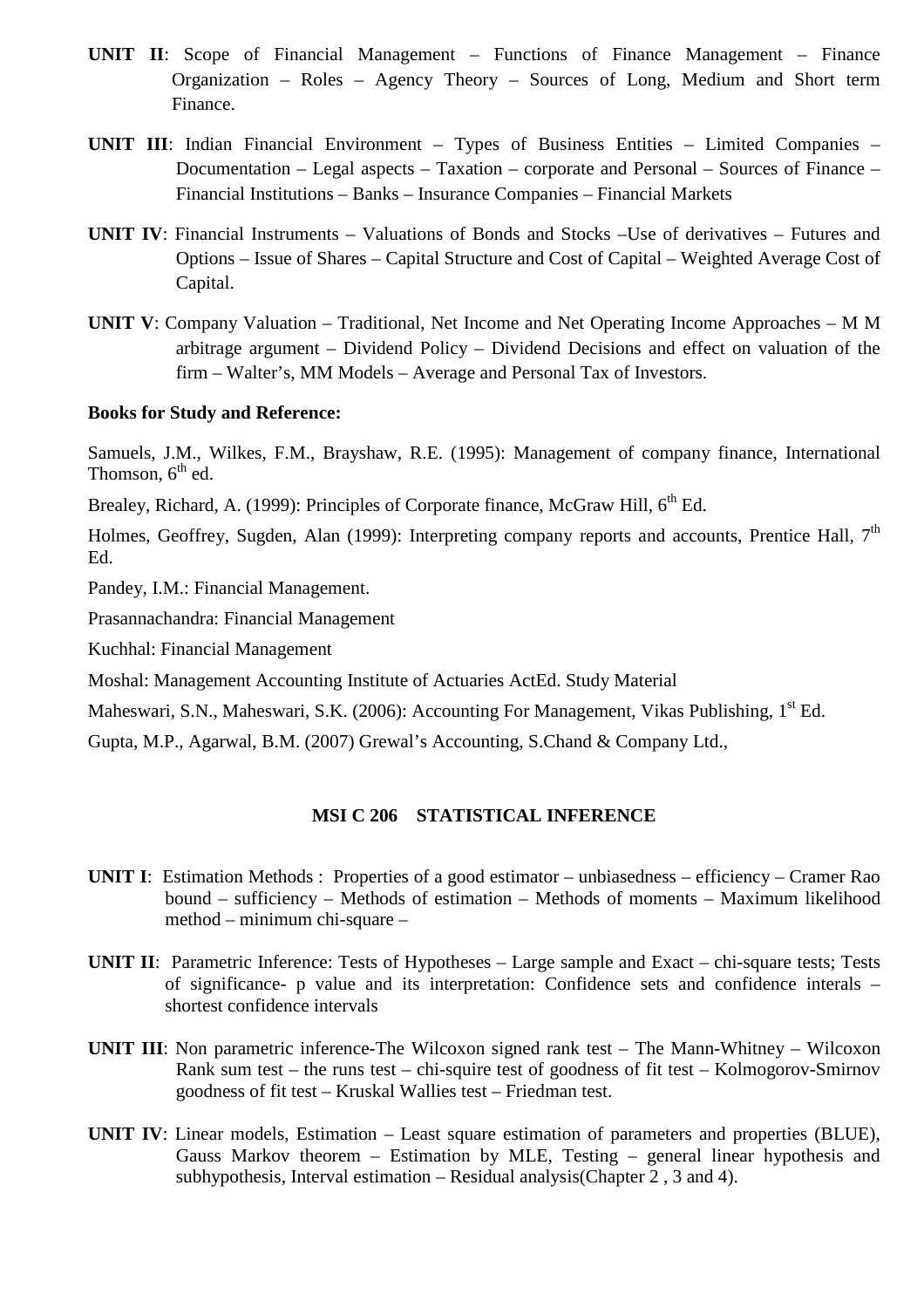**UNIT V**: Generalized linear models – models with Binary response variable, estimation and testing in a logistic regression model, Poisson regression, link functions, estimation and inference in the GLM (Chapter 13).

#### **Books for Study and Reference:**

Rohatgi, V.K. and Ebsanes Saleh, A.K. Md. (2002): An introduction to Probability and Statistics. 2<sup>nd</sup> Ed., John Wiley & Sons, Inc.

Mood, A.M. Graybill, F.A. and Boes, D.C. (1974): An introduction to the theory of Statistics, 3<sup>rd</sup> Ed., McGraw Hill Book Company.

D.C. Mongomery et al (2003) -. Introduction to Linear Regression Analysis (3rd ed.) Wiley & Sons

# **MSI C207 FINANCIAL MATHEMATICS – II**

- **UNIT I:** Investment Project Appraisal Discounted Cash flow techniques. Accumulated profit, pay beck period, preference shares & other equity types of finance – fixed interest.
- **UNIT II**: Investment and Risk characteristics of different types of Assets for Investment for investment purposes, term to redemption on the price and yield – income tax – equities – real rate of interest in inflation – capital gain tax.
- **UNIT III**: Delivery price and the value of a Forward contract using arbitrage free pricing methods- no arbitrage assumes – forward contract.
- **UNIT IV:** Term structures of interest rates- discrete  $\&$  continuous time rate interest rates convexity  $\&$ immunization.
- **UNIT V**: Simple Stochastic interest rate Models- simple models log normal dist.

## **Books for Study and Reference:**

Institute of Actuaries ActEd. Study Materials.

McCutcheon, J.J., Scott William, F. (1986): An introduction to Mathematics of Finance, London Heinemann

Butcher,M.V.,Nesbitt, Cecil,J. (1971) : Mathematics of compound interest, Ulrich's Books.

Bowers, Newton L.et al (1997): Actuarial Mathematics, Society of Actuaries, 2<sup>nd</sup> ed.

Van Home and Wachowicz: Fundamentals of Financial Management, Prentice Hall India.

## **MSI C208 LIFE CONTINGENCIES - I**

- **UNIT I**: Life assurance contracts Pricing of life insurance contracts whole life, team, pure endowment, deferred (S.A. paid at the end of the year death and an immediately.
- **UNIT II**: Life annuity contracts, Whole life (arrear and advance), Temporary (arrear and advance), deferred, deferred annuities due, continuous.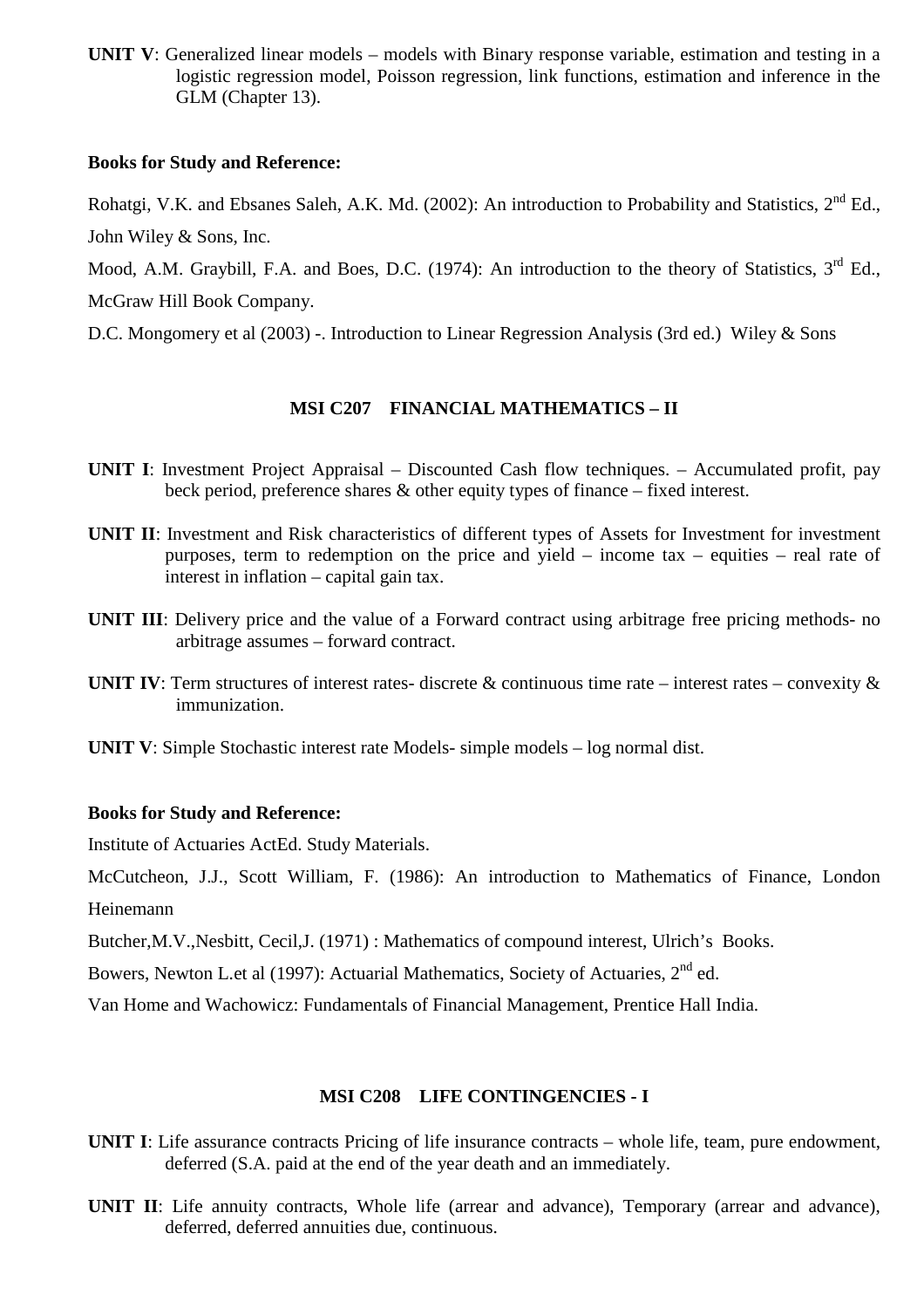- **UNIT III**: (i) Life Tables, Life Table -Functions at non-integer ages UDD, CFM, Select mortality. Evaluation of assurances and annuities, Evaluating assurance benefits, annuity benefits – premium conversion equations – variance of benefits – Annuities payable in times a year – retrospective accumulations – pure, term annuity.
- **UNIT IV** : Net premiums & provisions, Premium net premium, loss random variable researches, prospective, retrospective, equality reserve conventions, net premium reserves, recursive calculation, Thiele's differential equation - derivation.
- **UNIT V**: Variable benefits & with profit policies, Variable payments, varying at constant rate, amount with profit contracts, bonus – net premiums and net premium reserves for with profit contracts.

Institute of Actuaries Acted. *Study Materials*.

Neill, Allistair (1977): *Life Contingencies, Heinemann.*

Gerber, Hans U. (1997) : *Life insurance Mathematics,* Springer, Swiss Association of Actuaries 3rd edition*.*

#### **MSI C 209 COMPUTATIONAL LABORATORY-I**

This subject is based their core papers and the problems should be solved through Excel.

## **MSI C210 STOCHASTIC MODELING**

- **UNIT I**: Stochastic process: Definitions and classification (based on state space and time) of Stochastic Processes – various types of stochastic processes. Markov chains: n-step TPM – classification states canonical representation of TPM – finite MC with transient states – No Claim Discount policy – Accident Proneness.
- **UNIT II:** Irreducible Markov Chain with ergodic states : Transient and limiting behaviour first passage and related results – applied Markov chains – industrial mobility of labor – Educational advancement – Human resource management – term structure – income determination under uncertainty – A Markov decision process.
- **UNIT III**: Simple Markov processes: Markov processes general properties Poisson processes Birth problem – death problem – birth and death problem – limiting distribution. Flexible manufacturing systems – stochastic model for social networks – recovery, relapse and death due to disease – Health, sickness and Death model – Marital status.
- **UNIT IV:** Stationary processes and time series Stochastic models for time series the auto regressive process – moving average process – mixed auto regressive moving average processes – time series analysis in the time domain – Box-Jenkins model for forecasting.
- **UNIT V**: Brownian motion and other Markov processes Hitting times maximum variable arc sine laws – variations of Brownian motion – stochastic integral – Ito and Levy processes – applications to Actuarial Science.

#### **Books for Study and Reference**:

Bhat, U.N. and Miller, G.K. (2002): Elements of applied stochastic processes 3<sup>rd</sup> ed. Wiley Inter, New York.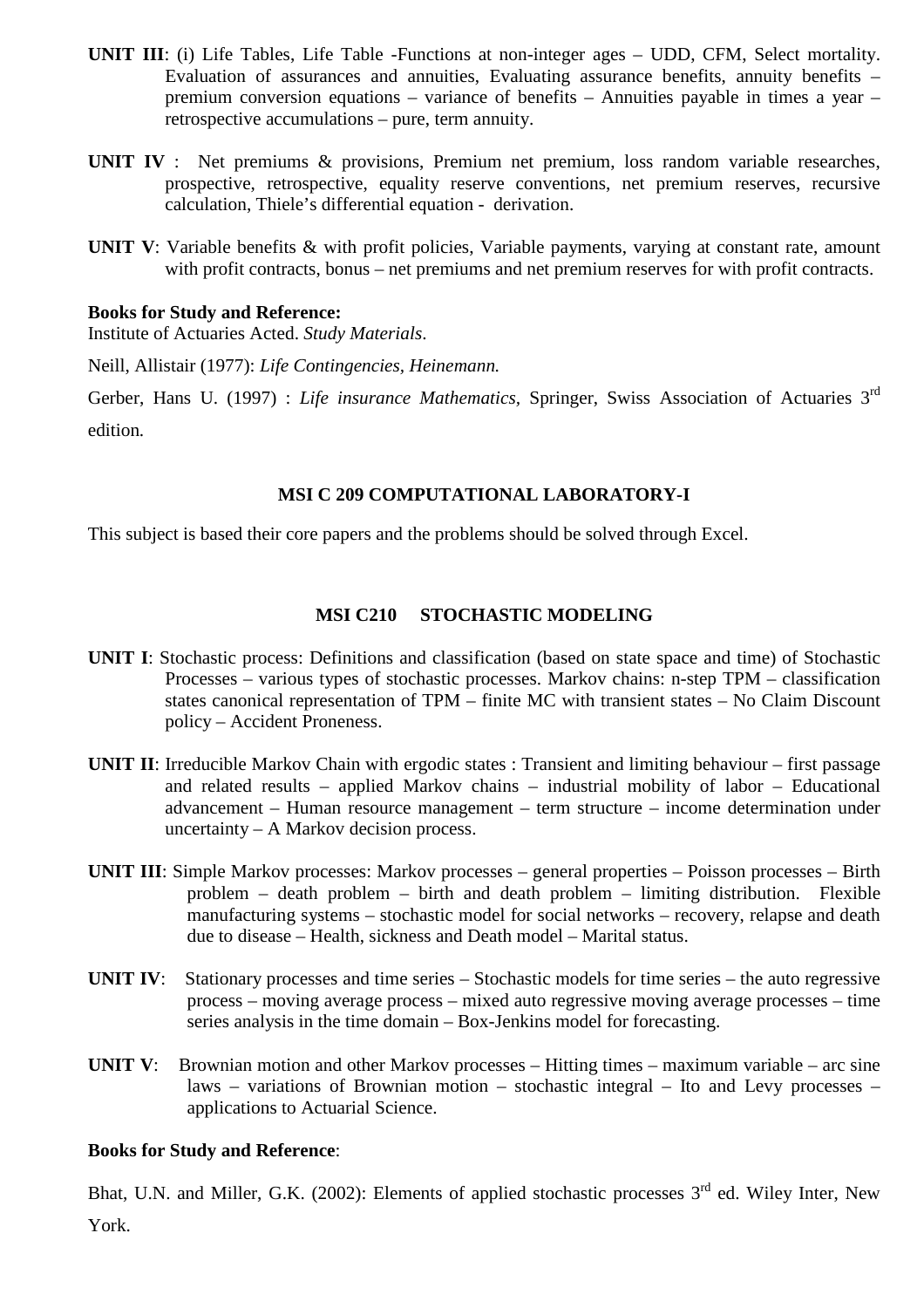Brzezniak, Z and Zastawniak, T. (1998): Basic Stochastic Processes: A course through Exercises, Springer, and New York.

Grimmett, G., Stirzaker, D. (1992): Probability and Random Processes, Oxford University Press.

Kulkarni, V.G. (1995): Modelling and Analysis of Stochastic Systems, Thomson Science and Professional.

Ross, S.M. (1996): Stochastic processes, John Wiley & Sons, Inc., New York Institute of Actuaries: ActEd Study materials

## **MSI C211 RISK MODELS**

- **UNIT-1**: Decision Theory: Zero-sum two-player games Domination The Minimax criterion Saddle points - Randomized Strategies – Statistical games – The Bayes criterion.Bayesian Statistics: Baye's theorem – Prior and Posterior distributions – Determining Posterior density – Continuous prior distributions – Conjugate priors – The Loss function – Three types of loss functions viz Quadratic loss , Absolute Error loss and All or nothing loss (Zero-one loss) Some Bayesian posterior distributions – Mixture distributions
- **UNIT II:** Loss distributions: MGFs of Basic loss distributions Binomial distribution  $(n, p)$ , Poissson distribution ( $\lambda$ ), Negative Binomial distribution ( $r$ ,  $p$ ), Uniform distribution on ( $a$ ,  $b$ ) Exponential distribution ( $\lambda$ ), Gamma distribution ( $\alpha$ ,  $\lambda$ ), Normal distribution ( $\mu$ ,  $\sigma$ <sup>2</sup>), Pareto  $(\alpha, \lambda)$  and Generalised Pareto distributions  $(\alpha, \lambda, k)$ , log-normal distribution  $(\mu, \sigma^2)$ , Weibull distribution  $(c, \gamma)$ , Burr distribution  $(\alpha, \lambda)$ , Estimation: Method of moments – Method Maximum Likelihood
- **UNIT III:** Reinsurance: Proportional Reinsurance Non proportional reinsurance Excess of loss reinsurance (insurer's angle) - Excess of loss reinsurance (reinsurer's angle) –Proportional reinsurance – The effect inflation over loss distribution – Estimation – Policy Excess
- **UNIT–IV:** General features of a product Models for short term contracts: The basic model Assumptions for the basic model – The collective risk model - Distribution functions and convolutions – MGF and moments of a compound distributions – The compound Poisson distributions – The compound Binomial distribution - The compound Negative Binomial distribution Aggregate claims distribution under proportional and excess loss of reinsurance – The Individual risk model – Parameter variability and uncertainty – Variability in a homogeneous portfolio - Variability in claim numbers and claim amounts and parameter Uncertainty.-
- **UNIT –V:** Ruin theory: The surplus process The probability of ruin in continuous time The probability of ruin in discrete time – The probability of ruin in the short term – The Poisson and Compound Poisson process – Time to the first claim – Time between claims – Premium security loadings – The adjustment coefficient R and Lundberg's inequality – The adjustment coefficient for compound Poisson process  $- A$  lower bound for  $R - The$  effect of changing parameter values on finite and infinite time ruin probabilities - A formula for  $\psi(U)$ when F(x) is the exponential distribution -  $\psi(U,t)$  as a function of t – Ruin probability as function of initial surplus - Ruin probability as function of premium loading - Ruin probability as function of Poisson parameter – Reinsurance and Ruin (Proportional reinsurance and Excess loss of reinsurance) – Maximising adjustment coefficient under proportional reinsurance - Maximising adjustment coefficient under Excess loss of reinsurance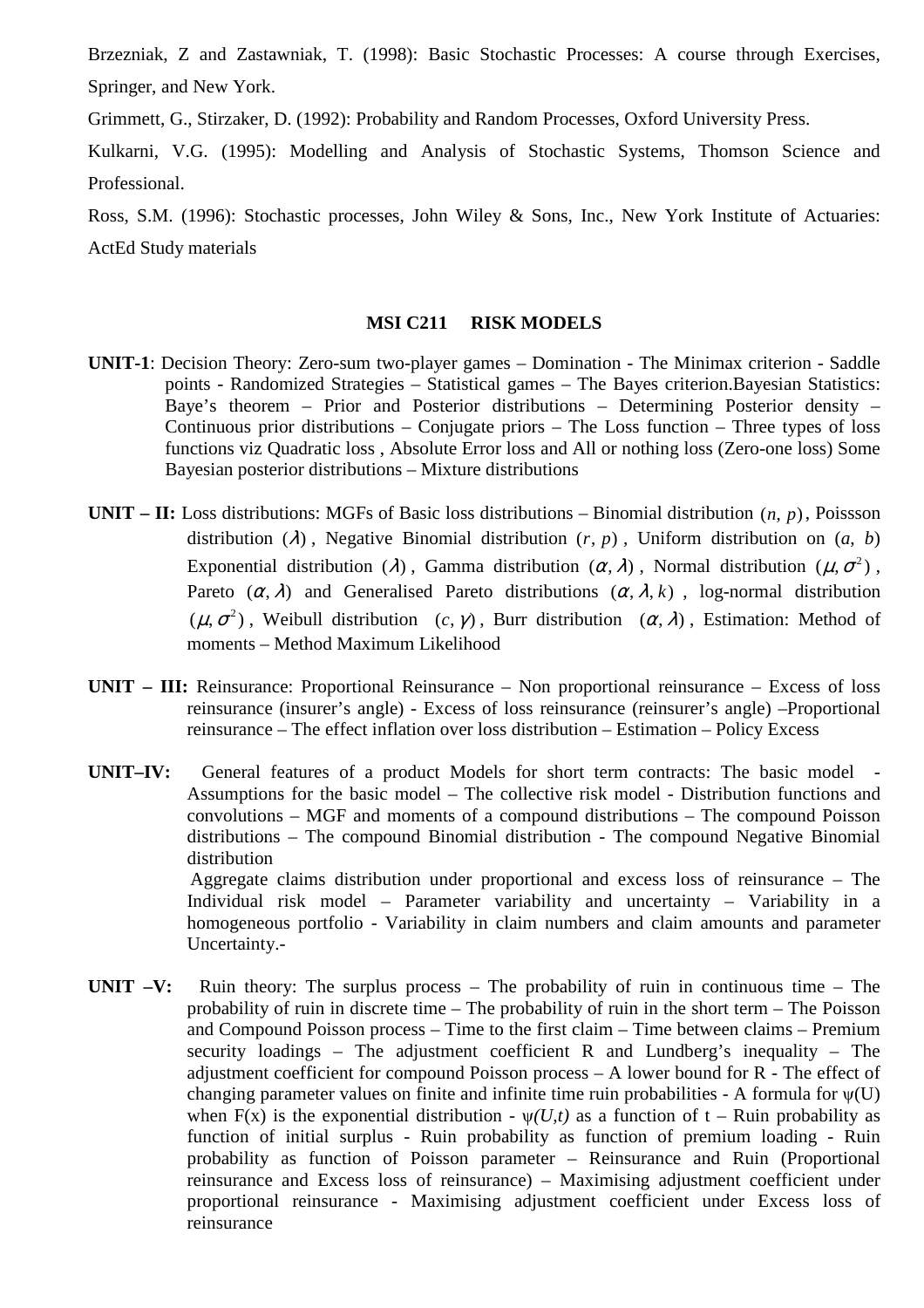Institute of Actuaries Acted. Study Materials.

Hossack, Ian B; Pollard, John H; Zenhwirth, Benjamin (1999): Introductory Statistics with applications in General Insurance, Cambridge University Press.  $2<sup>nd</sup> Ed$ .

Klugman, Stuart A. et al. (1998): Loss Models: from data to decisions, John Wiley

Daykin Chris, D; Pentikainen, Teivo; Pesonen, Martti (1994): Practical Risk theory for Actuaries, Chapman & Hall.

#### **MSI C212 LIFE CONTINGENCIES – II**

- **UNIT I**: Gross premiums and provisions— gross future random loss-equivalence principle & simple criteria – gross premium reserves - constant mortality – with profit contract.
- **UNIT II:** Profit Testing- unit & non-unit linked contract types of cash flows annual premium contract.
- **UNIT III:** Determining provisions using profit testing- profit criteria.
- **UNIT IV:** Factor affecting mortality  $\&$  selections- mortality  $\&$  morbidity selection life assurance  $\&$ pension business – selective effects – types of risk – genetic information.
- **UNIT V:** Single figure indices- crude mortality rate direct & indirect standardized mortality mortality ratio.

#### **Books for Study and Reference:**

Institute of Actuaries ActEd. Study Materials.

Benjamin, B. Pollard, J.H. (1993): The analysis of mortality and other actuarial statistics, Faculty and Institute of Actuaries, 3rd Ed.

Gerber, Hans U. (1997): Life insurance Mathematics, Springer, Swiss Association of Actuaries, 3<sup>rd</sup> Ed.

Booth, Philip M et al., (1999): Modern Actuarial Theory and Practice, Chapman & Hall.

Bowers, Newton L.et al (1997): Actuarial Mathematics, Society of Actuaries, 2<sup>nd</sup> Ed.

## **MSI C213: FINANCIAL ECONOMICS**

- **UNIT I**: Introduction to Financial Economics: Recap of Utility Theory. The Efficient Markets Hypothesis: The three forms of EMH - The Evidence for or against each form of EMH, Measures of Investment Risk: - Measures of Risk - Relationship between Risk measures and returns.
- **UNIT II:** Portfolio Theory: Portfolio Theory Benefits of Diversification, Models of Asset Returns: Multifactor Models - The Single Index Model, Asset Pricing Models: - The Capital Asset Pricing Models (CAPM) – Limitations of CAPM – Arbitrage Pricing Theory (APT).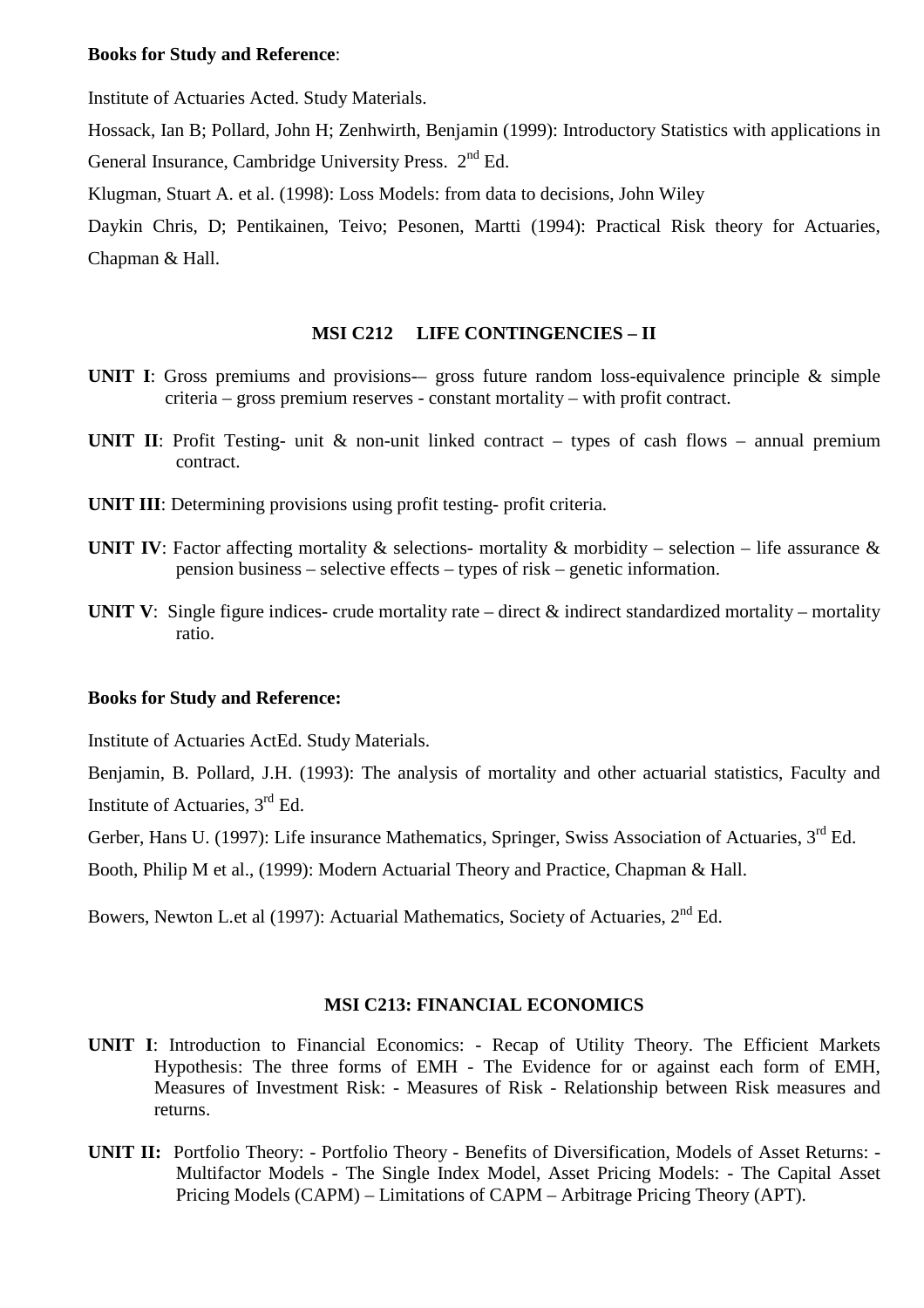- **UNIT III:** Introduction to valuation of derivative securities, the principle of no arbitrage, European Call and Put options, American options, factors affecting option prices, pricing forward contracts, Put call parity, The Greeks – delta, gamma, theta, Vega, rho and lambda.
- **UNIT IV**: The binomial model the share price and cash process, One period, Two period and n-period binomial trees, risk neutral probability measure, Black Scholes option pricing formula and assumptions, the PDE approach, implied volatility.
- **UNIT V**: Introduction to behavioral finance, various theories governing investment decisions, caselets and case studies on the same.

#### **BOOKS FOR STUDY AND REFERENCE:**

Institute of Actuaries Acted, CT8 Study material.

Panier, Harry, H. (1998) : Financial economics : with applications to investments, insurance and pensions.

The Actuarial foundations

Futures, Options and financial derivatives: John Hull, Prentice hall publication.

## **MSI C214 JOINT LIFE AND PENSION BENEFITS**

- **UNIT I:** Simple annuities and assurances involving two lives— joint life simple probabilities of 2 lives  $-$  p.v of 2 lives.
- **UNIT II:** Contingent and reversionary benefits- contingent probabilities of death p.v of contingent assurance and reversionary annuities – functions – annuity payments.

**UNIT III:** Competing risks- multiple state modeling – value benefits.

**UNIT IV:** Multiple decrement tables- service table – relationships.

**UNIT V:** Pension benefits- salary scales – salary related pension benefits – expected cash flows – commutation functions – valuing health  $\&$  care insurance benefits – non-life contingencies.

## **Books for Study and Reference:**

Institute of Actuaries Act.Ed. Study Materials.

Benjamin, B. Pollard, J.H. (1993): The analysis of mortality and other actuarial statistics, Faculty and Institute of Actuaries, 3rd Ed.

Booth, Philip M et al., (1999): Modern Actuarial Theory and Practice, Chapman & Hall.

Gerber, Hans U. (1997): Life insurance Mathematics, Springer, Swiss Association of Actuaries, 3rd edition.

## **MSI C215 CORPORATE FINANCIAL MANAGEMENT**

- **UNIT I**: Foundations of Finance Time Value of Money Concept of NPV, IRR and other measures. Concept of Risk and Return – Portfolio and Diversification – CAPM Model
- **UNIT II**: Investment Analysis Modern theory of Finance Capital Budgeting Decision Rules Capital Budgeting and Cash Flow Analysis – Capital Budgeting and Risk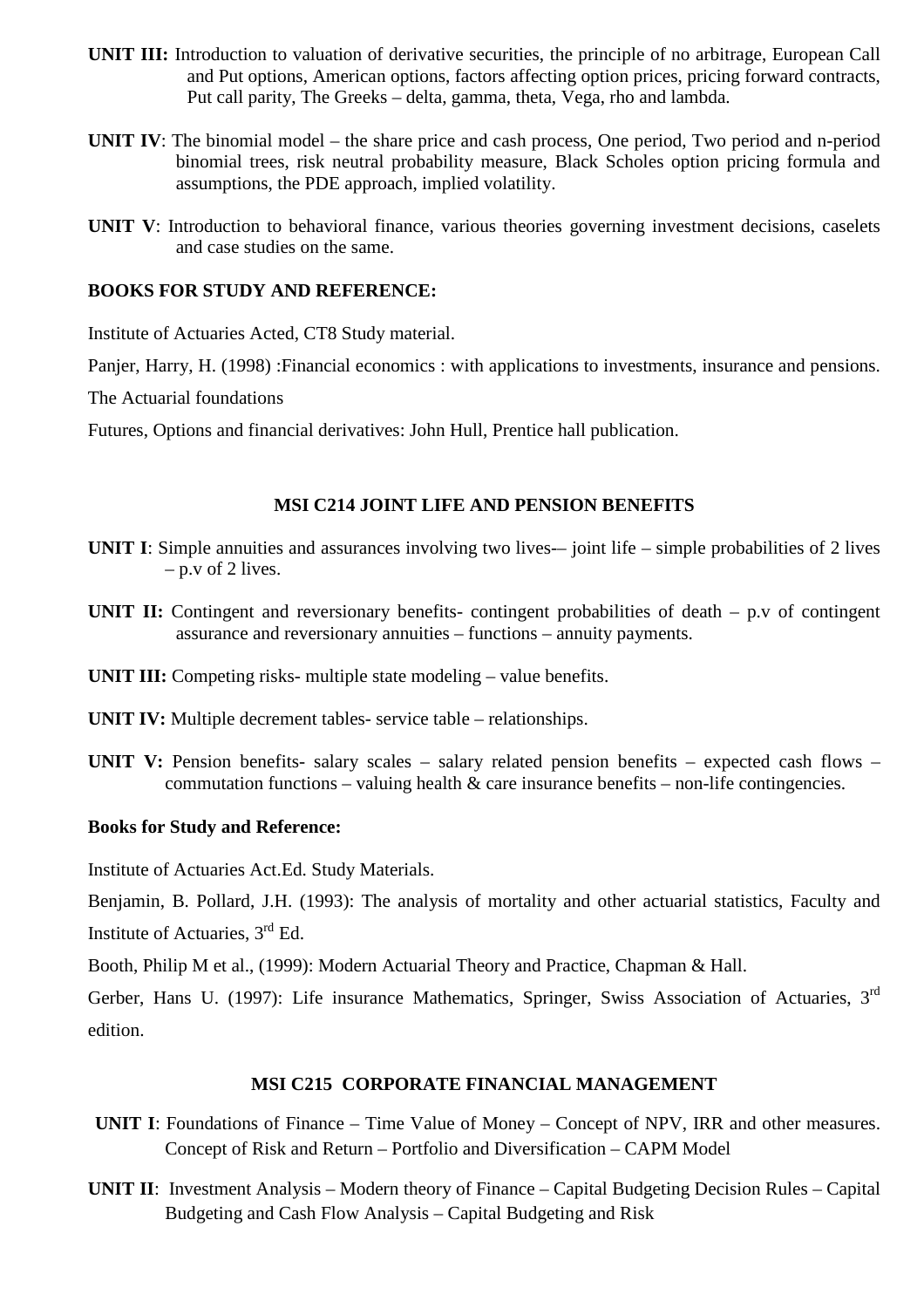- **UNIT III**: Variance Analysis Importance of Variance Analysis Material Variance, Labor Variance, Overhead Variances – Accounting treatment for Variance.
- **UNIT IV**: Financial Planning Financial statement analysis Ratio analysis Leverage Short term and long term financial decisions.
- **UNIT V**: Special topics in finance Mergers and Acquisitions and Corporate Governance Derivatives Options and Futures – Financial Ethics and Corporate Governance.

Brealey, Myers and Marcus: Fundamentals of Corporate Finance, McGraw Hill.

Ross, Westerfield and Jordan: Fundamentals of Corporate Finance, Tata McGraw Hill.

Van Home and Wachowicz: Fundamentals of Financial Management, Prentice Hall India.

## **MSI C 216 COMPUTATIONAL LABORATORY- II**

This subject is based their core papers and the problems should be solved through SPSS.

## **MSI C 217 PROJECTS AND VIVA VOCE**

## **Course Outline:**

The faculty will propose an array of problems in industrial / actuarial studies. Students may choose a problem from this list or propose of their own, provided a faculty member / Guide approves it.

**Objectives :** To provide written, oral and visual presentation skills -To develop team work.

## **On completion of the project work, each student is expected to**

Submit a written document describing the results, mathematical developments, background material, bibliographical search etc.

Present orally in a seminar setting of the work done in the thesis. Submit the software (if relevant) with appropriate Documentation. The students will meet regularly with the project guide / adviser to work out problems that appear and adjust the goals and time frame accordingly.

## **ELECTIVE COURSES**

## **MSI E201 OBJECT ORIENTED PROGRAMMING WITH C++**

- **UNIT I:** Principles of object oriented programming beginning with C++ Token, Expressions and Control structures.
- **UNIT II:** Functions in C++ Classes and objects, Constructors and Destructors operator overloading and type conversions
- **UNIT III:** Inheritance: Extending classes Pointers, Virtual Functions and Polymorphism.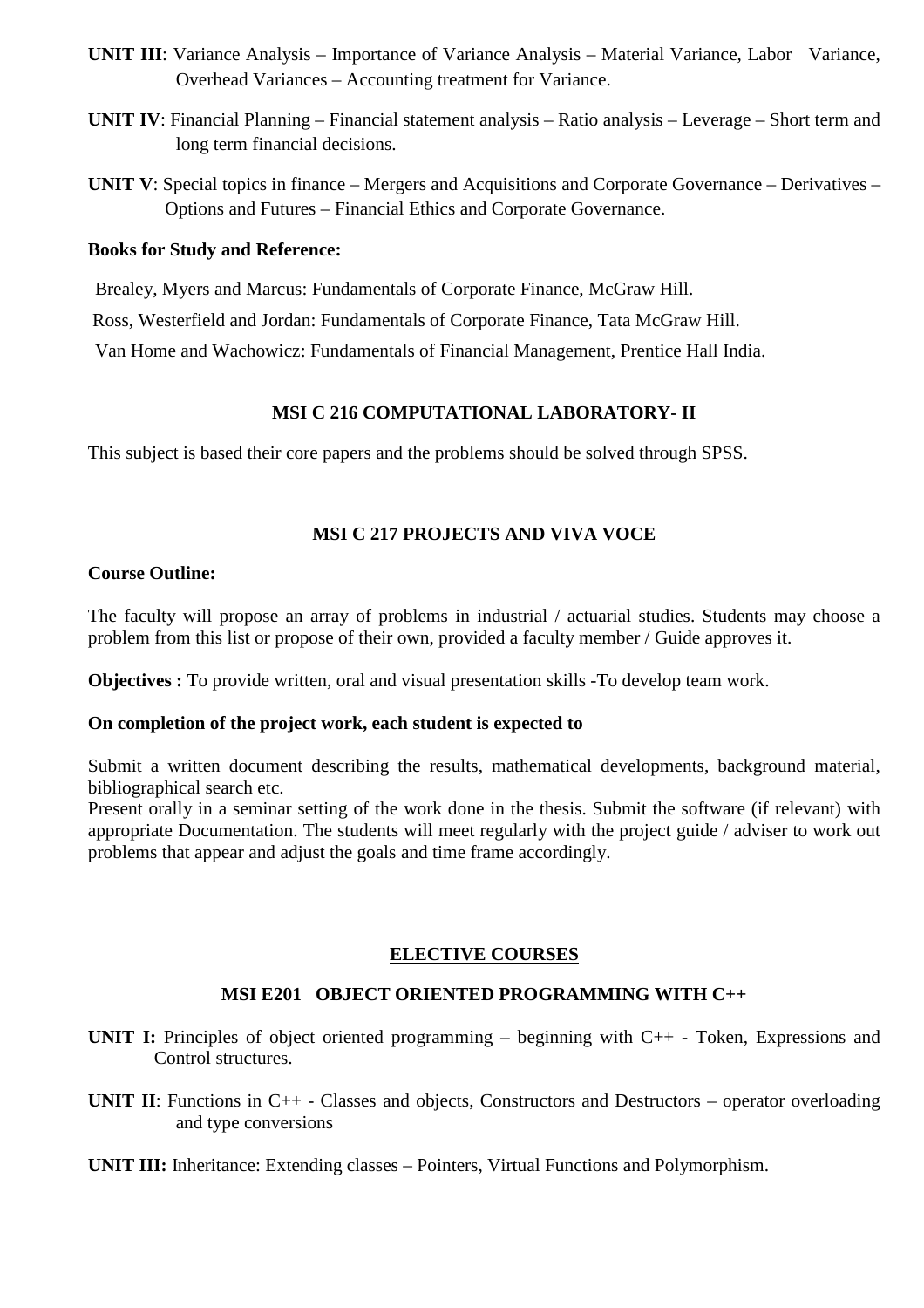Balagurusamy (1999): Object oriented programming with C++, Tata McGraw Hill Company Ltd., New

Delhi,  $16<sup>th</sup>$  reprinting.

Hubbard, J.R. (2000): Programming with C++ 2nd ed., McGraw Hill, New York.

## **MSI E202 PRINCIPLES OF ECONOMICS**

- **UNIT I:** Market Mechanism Supply and Demand interaction Determination of equilibrium Elasticity of demand and Supply – Rational utility and consumption choice
- **UNIT II:** Costs Revenue and output Market structure short and long run equilibrium in different markets – perfect competition, Monopoly, Monopolistic competition.
- **UNIT III:** Macro Economics Concepts of GDP, GNP, NNP methods of calculating National Income – problems – difficulties and uses of National Income Analysis. Propensity to consumer – multiplier – determinants of consumption, financial markets – Inflation types – interest rate and exchange rate.

#### **Books for study and Reference:**

Stonier and Hague: Economic Theory

Kovtsoyiannis: Modern micro economics ELBS publications.

Samuelson Paul & Norhaus William (1998): Economics, McGraw Hill.

Allen, R.G.D.: Mathematical analysis for Economics, Macmillan.

Panjer, Harry, H. (ed) (1998): Financial Economics with applications to investments, Insurance and pension. The Actuarial foundation.

## **MSI E204 NUMERICAL METHODS**

**UNIT I:** Numerical computing and computers – Solving non-linear equations, Solving set of equations

**UNIT II:**, Interpolation and curve fitting.

**UNIT III**: Numerical differentiation and Numerical integration, Numerical solution of ordinary differential equations.

## **Books for Study and Reference:**

Gerald, C.F. and Wheatley, P.O. (1994): Applied Numerical Analysis, Addison Wesley, New York, 5<sup>th</sup> Ed.

Press, W.B., Flannery, S. Teuddsky and Vetterling, W. (1989): Numerical Recipes in C :

The art of scientific computing. Rev.  $1<sup>st</sup>$  ed., Cambridge University Press.

Rice, John, R. (1983): Numerical Methods, Software and Analysis, McGraw Hill, New York.

Atkinson, K.E. (1978): An introduction to Numerical Analysis, Wiley & Sons, New York.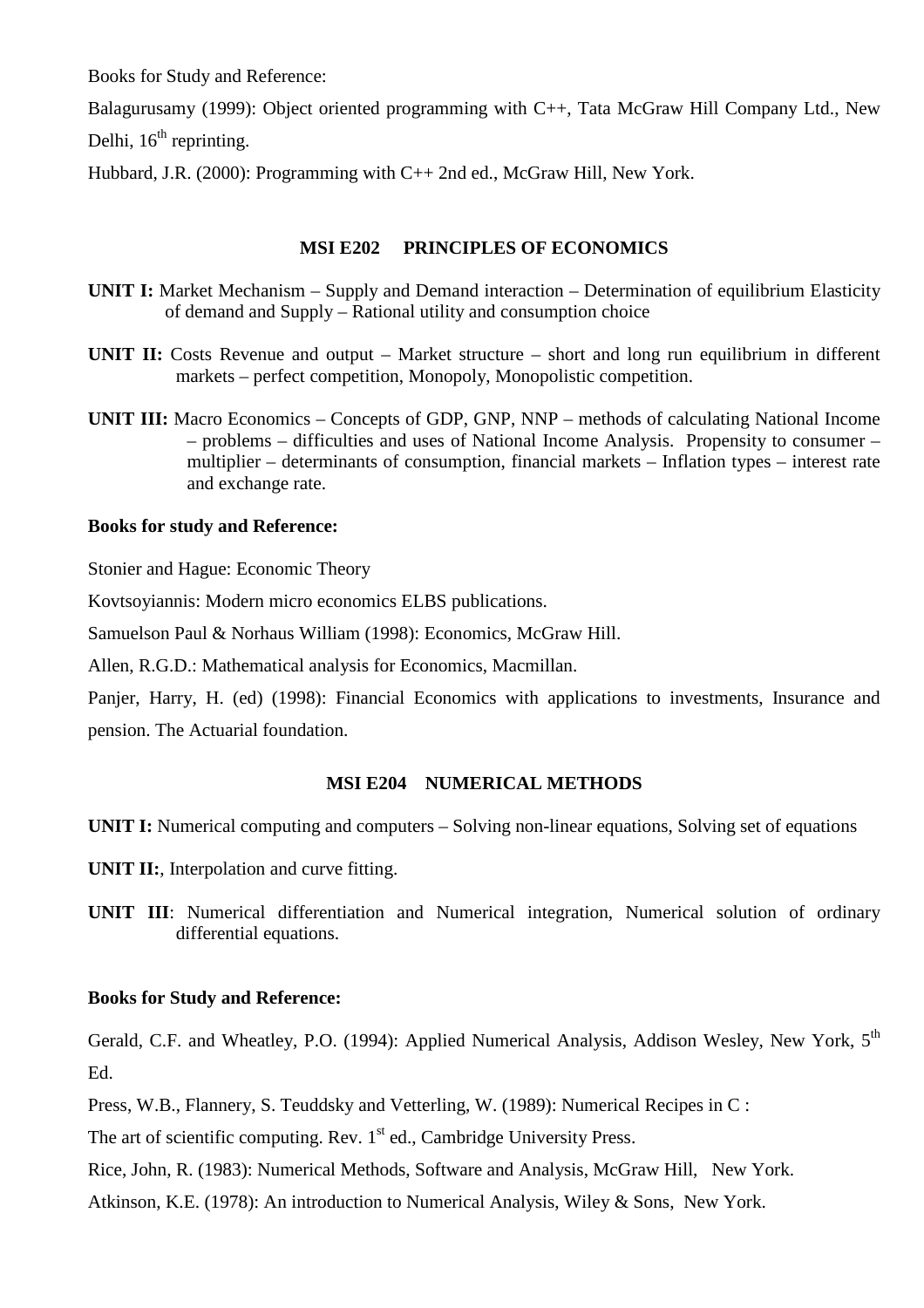Sastry, S.S. (1987): Introductory methods of numerical analysis, Prentice Hall of India, New Delhi, (10<sup>th</sup> printing).

#### **MSI E 205 SURVIVAL AND MARKOV MODELS**

- **UNIT I**: Concept of Survival Models, censored data, Estimation procedures of Life time Distributions Cox Regression model – Nelson and Aalen Estimates
- **UNIT II**: Two state Markov Model, Multi state Markov Models Statistical Models of transfers between multiple states, Derivation of relationships between probabilities of transfer and transition intensities. Maximum Likelihood Estimators (MLE) for the transition intensities in models of transfers between states with piecewise constant transition intensities.
- **UNIT III**: Binomial and Poisson models of mortality MLE for probability of death Comparison with Multi state models.

#### **Books for Study and Reference:**

Institute of Actuaries Acted. Study Materials.

Neill, Allistair (1977) : Life contingencies, Heinemann.

Elandt-Johnson, Regina C; Johnson, Norman L.,  $2^{nd}$  ed. (1999) : Survival Models and data analysis, John Wiley.

Marubini, Ettore, Valsecchi, Marai Grazia, Emmerson, M. (1995) : Analysis of Survival data from Clinical Trials and observation of studies, John Wiley.

## **MSI E207 RESOURCE OPTIMIZATION PRINCIPLES**

- **UNIT I**: Linear programming problems model formulation and graphical solution various types of solutions – simplex method of solving linear programming –duality principles – dual simplex method.
- **UNIT II**: Artificial variable techniques Big M method two phase method assignment problem transportation problem – MODI method of finding optimal solutions.
- **UNIT III**: Sequencing problem replacement problems game theory zero sum games graphical method – solution of games by LPP.

#### **Books for Study and Reference:**

- Sharma, J.K. (1997): Operations Research, Theory and applications, Macmillan.
- Taha, H.A. (1996): Operations Research,  $5<sup>th</sup>$  edition, Prentice Hall of India, New York.

#### **MSI E 209 PRINCIPLES AND PRACTICE OF INSURANCE**

**UNIT I:** Concept of Risk- The concept of Insurance. Classification of Insurance- Types of Life Insurance, Pure and Terms- Types of General Insurance, Insurance Act, Fire, Marine, Motor, Engineering, Aviation and Agricultural - Alternative classification- Insurance of Property, Pecuniary interest, liability and person. Distribution between Life and General Insurance. History of Insurance in general in India. Economic Principles of Insurance – Insurance